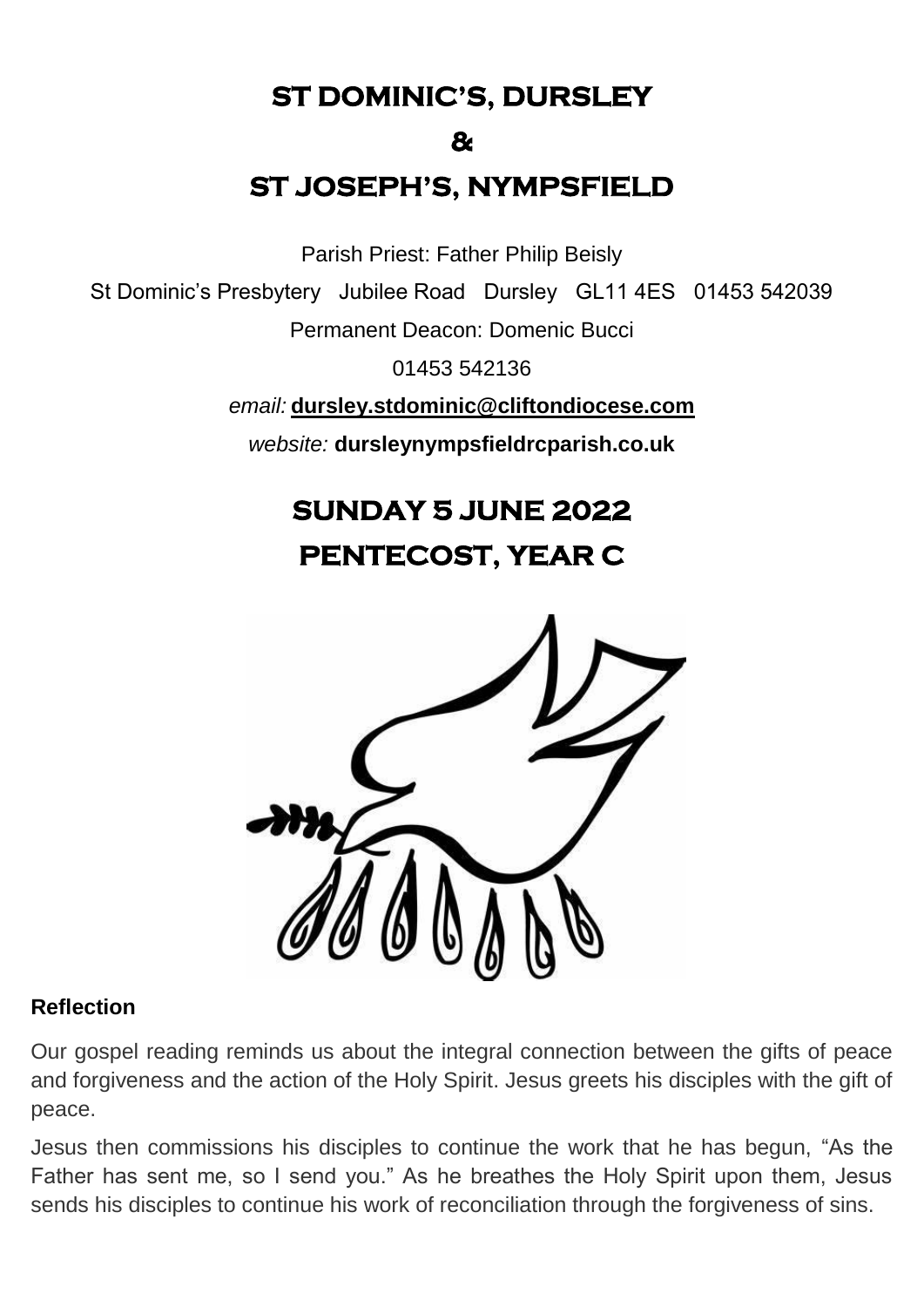#### **THIS WEEK**

| Saturday 4 June  | $3.30pm - 4.30pm$<br>5.30pm | Reconciliation<br>Mass          | <b>Dursley</b><br>Nympsfield |
|------------------|-----------------------------|---------------------------------|------------------------------|
| Sunday 5 June    | 10.30am                     | Mass with<br>Children's Liturgy | <b>Dursley</b>               |
| Wednesday 8 June | 9.00am                      | <b>Mass</b>                     | <b>Dursley</b>               |
| Thursday 9 June  | 10.00am                     | <b>Mass</b>                     | Nympsfield                   |
| Friday 10 June   | 7.00pm                      | <b>Mass</b>                     | Dursley                      |
| Saturday 11 June | $3.30pm - 4.30pm$<br>5.30pm | Reconciliation<br><b>Mass</b>   | <b>Dursley</b><br>Nympsfield |
| Sunday 12 June   | 10.30am                     | Mass with<br>Children's Liturgy | Dursley                      |

*Café Dominic is open for refreshments each Sunday after the 10.30 Mass at Dursley* 

# **Entrance Antiphon**

The Spirit of the Lord has filled the whole world and that which contains all things understands what is said, alleluia

#### **Responsorial Psalm**

Send forth your Spirit, O Lord, and renew the face of the earth

#### **Gospel Acclamation**

Come, Holy Spirit, fill the hearts of your faithful, and kindle in them the fire of your love

#### **Communion Antiphon**

They were filled with the Holy Spirit and spoke of the marvels of God, alleluia

#### **Guidance for Worship**

You are strongly recommended to continue to wear a mask and to behave in a way that is respectful of the needs of others. It is still good practice to sanitise hands on entry and exit.

If you display any positive symptoms of Covid-19 you should stay at home and not participate in acts of worship at church

Communion will continue to be received in one kind only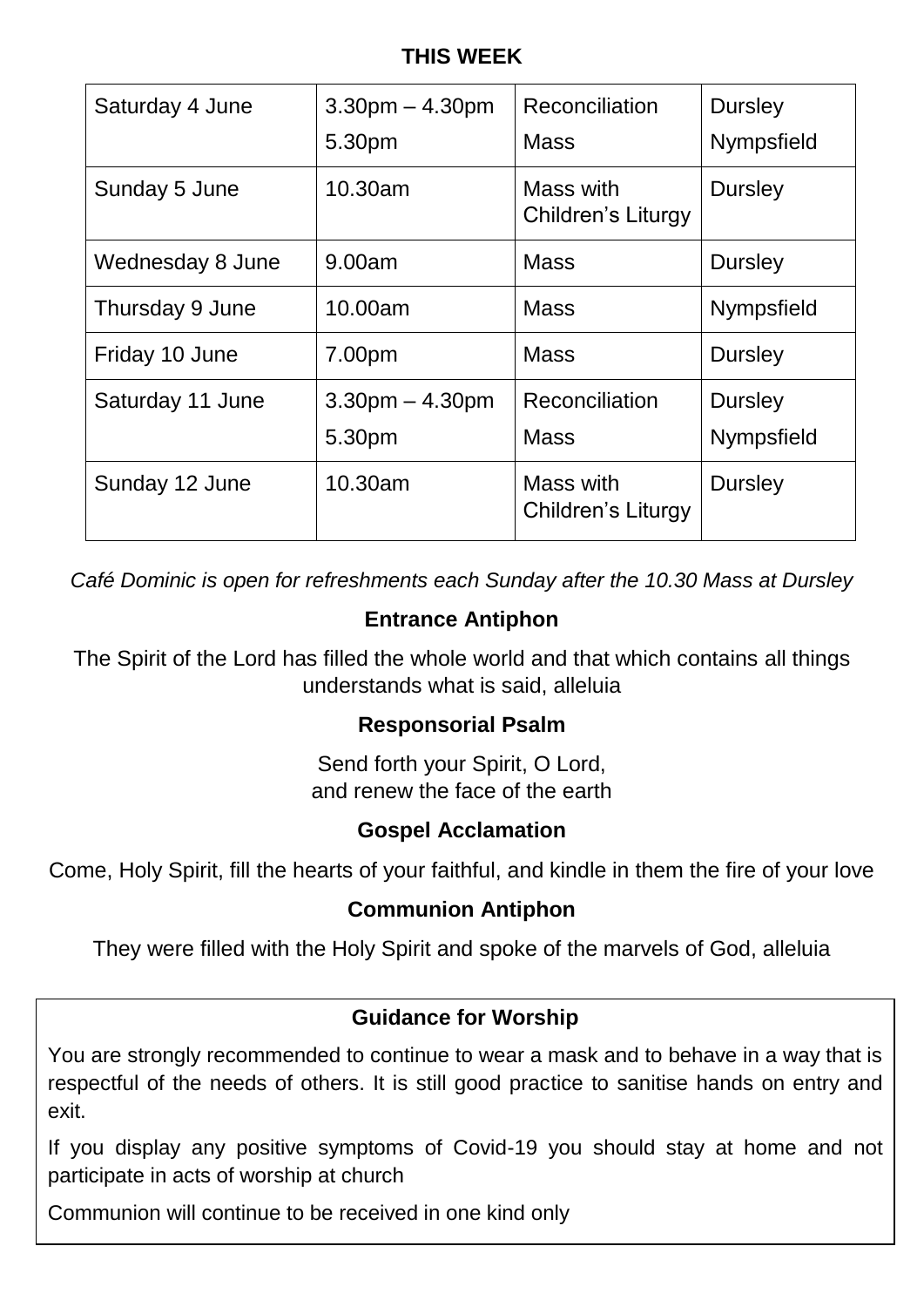# **Sunday 5 June 2022: The Platinum Jubilee of Her Majesty Queen Elizabeth II**

The Bishops' Conference establishes that, at all Sunday Masses on 4–5 June, each parish prays for Her Majesty the Queen to mark her Platinum Jubilee by including an intention in the Prayer of the Faithful and by reciting at the end of Mass (after the Prayer after Communion and before the Final Blessing) the Prayer for the **Queen** 



| <b>PRAYER FOR THE QUEEN</b>                                                                                                                                                                                                                                                                                                                                                                                                                                                                                                                                       |  |  |  |
|-------------------------------------------------------------------------------------------------------------------------------------------------------------------------------------------------------------------------------------------------------------------------------------------------------------------------------------------------------------------------------------------------------------------------------------------------------------------------------------------------------------------------------------------------------------------|--|--|--|
| V: O Lord, save Elizabeth, our Queen.<br>R: And hear us on the day we call upon you.                                                                                                                                                                                                                                                                                                                                                                                                                                                                              |  |  |  |
| V: O Lord, hear my prayer.<br>R: And let my cry come before you.                                                                                                                                                                                                                                                                                                                                                                                                                                                                                                  |  |  |  |
| V: The Lord be with you.<br>R: And with your spirit.                                                                                                                                                                                                                                                                                                                                                                                                                                                                                                              |  |  |  |
| Almighty God, we pray,<br>that your servant Elizabeth, our Queen,<br>who, by your providence has received the governance of this realm,<br>may continue to grow in every virtue,<br>that, imbued with your heavenly grace,<br>she may be preserved from all that is harmful and evil<br>and, being blessed with your favour<br>may, with the royal family,<br>come at last into your presence,<br>through Christ, who is the way, the truth and the life<br>and who lives and reigns with you<br>in the unity of the Holy Spirit, God, for ever and ever.<br>Amen |  |  |  |

# **Songs of Praise**

The United Benefice of St Bartholomew, Lower Cam & Coaley would like to invite friends from Churches Together to join them for **Jubilee Songs of Praise** in Coaley Church on Sunday 5 June at 6pm.

Refreshments after the service